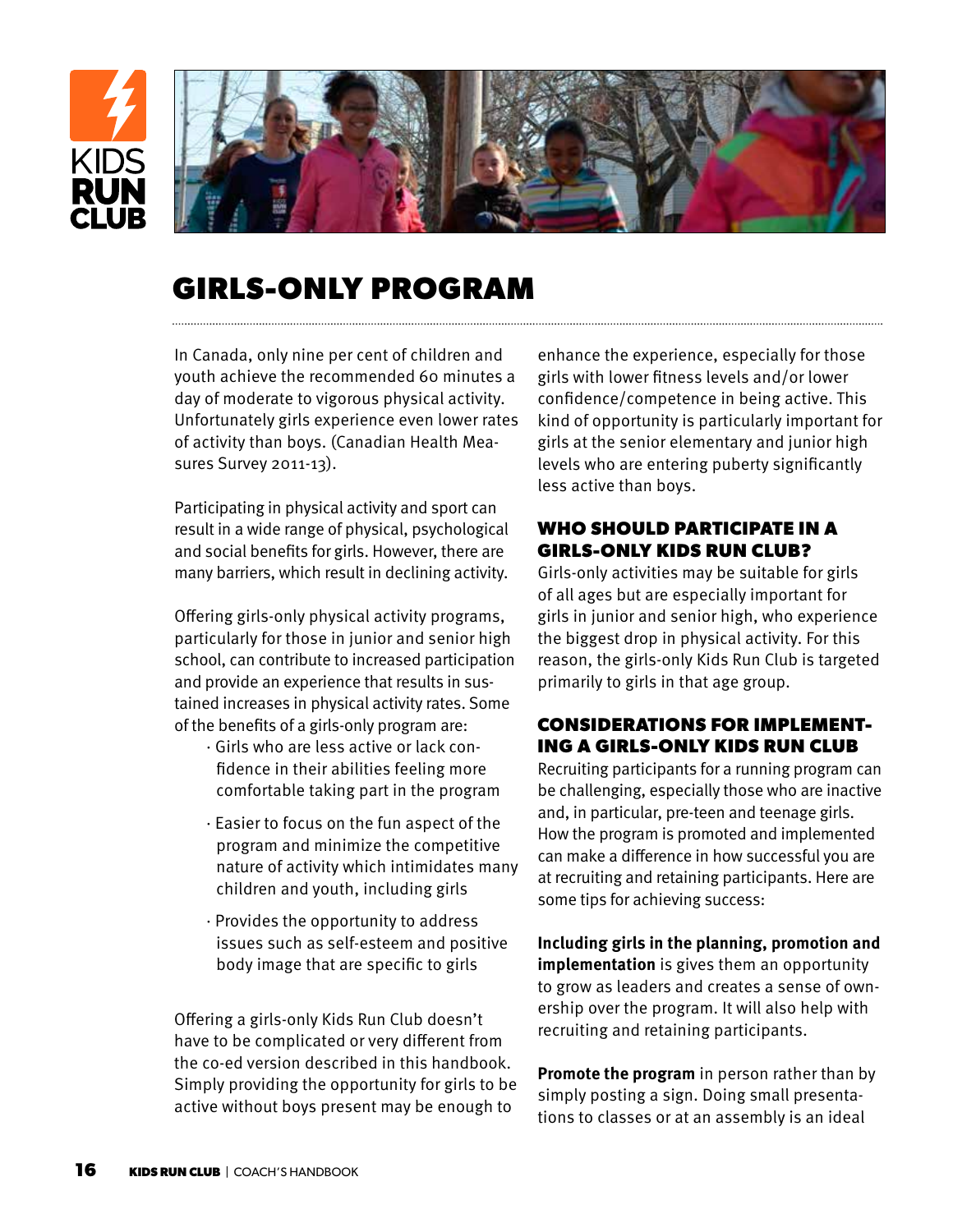way to provide information about the program and entice the girls to give it a try. Consider having only girls present during this presentation to avoid having the focus be on the boys, who may object to being excluded.

**Female coaches** are good role models for the girls who take part. It's important for pre-teens and teens to see that women can work hard, overcome challenges, be supportive of one another and sweat without being "gross." It may also provide a more comfortable environment for discussions around self-esteem and positive body image. Whenever possible, try to have female coaches involved in your program.

**Zero talk about weight or dieting.** Set a ground rule that no comments related to your own body or those of others will be permitted, whether meant as compliment or criticism. Comments such as "You look great. Have you lost weight?" or "I feel so fat in these clothes" can inspire or reinforce negative and unhealthy weight control behaviours and negative body image. Conversations around food should be focused on healthy eating rather than restricting consumption.

**Menstruation can sometimes deter girls from being active.** Be aware that some girls may have legitimate reasons for avoiding physical activity while on their period, such as not using tampons or having a heavy flow. For those who are reluctant to run due to cramps, share with them the fact that being active can alleviate cramps and help them feel better.

**Focus on function, not form.** When girls view their bodies through a functional lens, they're more likely to be satisfied with and appreciate their body. They also report feeling more empowered and physically capable when focusing on what their bodies can do rather than how they look. Help participants appreciate their physical accomplishments such as increasing their run distances, improving running technique, pushing through rather than taking a break and running more comfortably. Celebrate these accomplishments on an individual and group level.

#### **Reinforce the benefits of physical activity other than**

**weight loss** such as increased energy, stress reduction, increased confidence, better concentration and improved mood.

**Including girls' input** in the program will give them a sense of ownership and may result in a more successful program. Some aspects they can be involved in are picking a group name, brainstorming ideas to recruit more participants, picking the time the group will run, picking a running route, leading warm-up and cool-down, being pace-setter or time-keeper, picking topics they'd like a guest speaker to address and picking a fun run to do.

**Provide opportunities for other activities** such as yoga, Zumba, boot camp or tae kwon do by inviting guests or visiting facilities.

Find a **local fun run** for the girls to participate in at the conclusion of the program. This goal will motivate them to continue running and will bring the program to an end with a real celebration of accomplishment.

Encourage participants to **wear sports bras**, which don't have to cost a lot. Running without proper support can be uncomfortable and embarrassing.

**Run as a group**, progressing gradually from an easy challenge of running 2-3 minutes and walking 1 minute. Training side-by-side, despite differing fitness levels, reinforces the group support system and can make it more fun. It also provides a chance to encourage one another, especially those who find running more challenging.

Avoid a running route that involves running near other students (on school grounds or by a bus stop).

Use a **running log** to reinforce participation. Logs can be maintained by individual participants, like the one provided by Kids Run Club, or displayed on bristol board, where each runner tracks their progress, or by tracking the group's progress (accumulated group distance toward a specific destination) on a poster.

Pick a **group name** and try to obtain something to indicate membership, such as a shirt, hat, bandanna, sweatband or water bottle.

**Play music** whenever possible. Ask the girls for songs to add to the playlist, assuming they are appropriate.